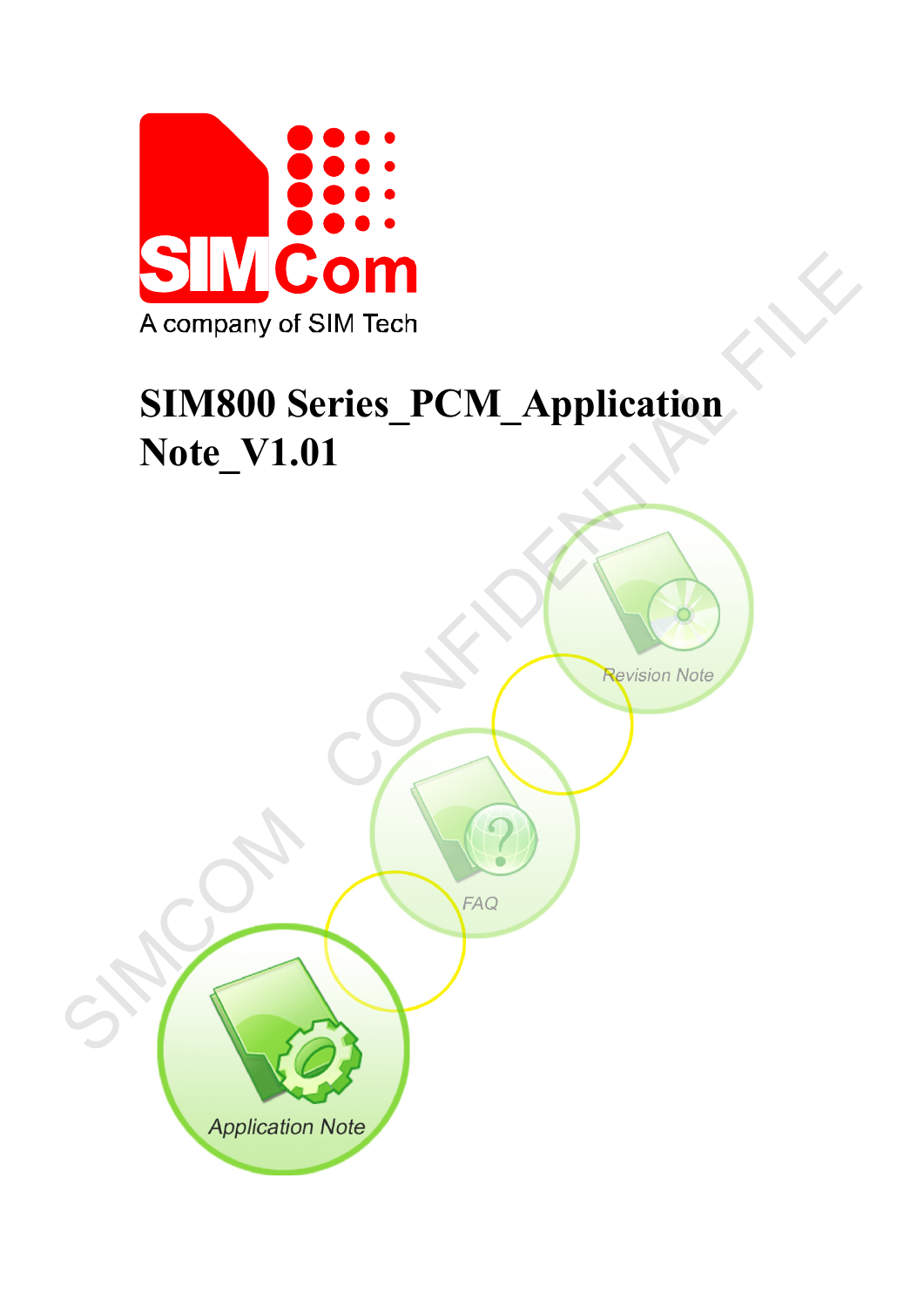

| Document Title      | SIM800 Series PCM Application Note       |
|---------------------|------------------------------------------|
| <b>Version</b>      | 1.01                                     |
| <b>Date</b>         | $2016 - 11 - 17$                         |
| <b>Status</b>       | Release                                  |
| Document Control ID | SIM800 Series PCM Application Note V1.01 |

#### **General Notes**

SIMCom offers this information as a service to its customers, to support application and engineering efforts that use the products designed by SIMCom. The information provided is based upon requirements specifically provided to SIMCom by the customers. SIMCom has not undertaken any independent search for additional relevant information, including any information that may be in the customer's possession. Furthermore, system validation of this product designed by SIMCom within a larger electronic system remains the responsibility of the customer or the customer's system integrator. All specifications supplied herein are subject to change. **Denument Control ID**<br>
SIMS00 Scries PCM\_Application Note V1.01<br>
General Notes<br>
SIMCom offers this information as a service to its customers, to support application and<br>
engineering efforts that as the protocta designed b

#### **Copyright**

This document contains proprietary technical information which is the property of Shanghai SIMCom Wireless Solutions Ltd, copying of this document and giving it to others and the using or communication of the contents thereof, are forbidden without express authority. Offenders are liable to the payment of damages. All rights reserved in the event of grant of a patent or the registration of a utility model or design. All specification supplied herein are subject to change without notice at any time.

*Copyright © Shanghai SIMCom Wireless Solutions Ltd. 2016*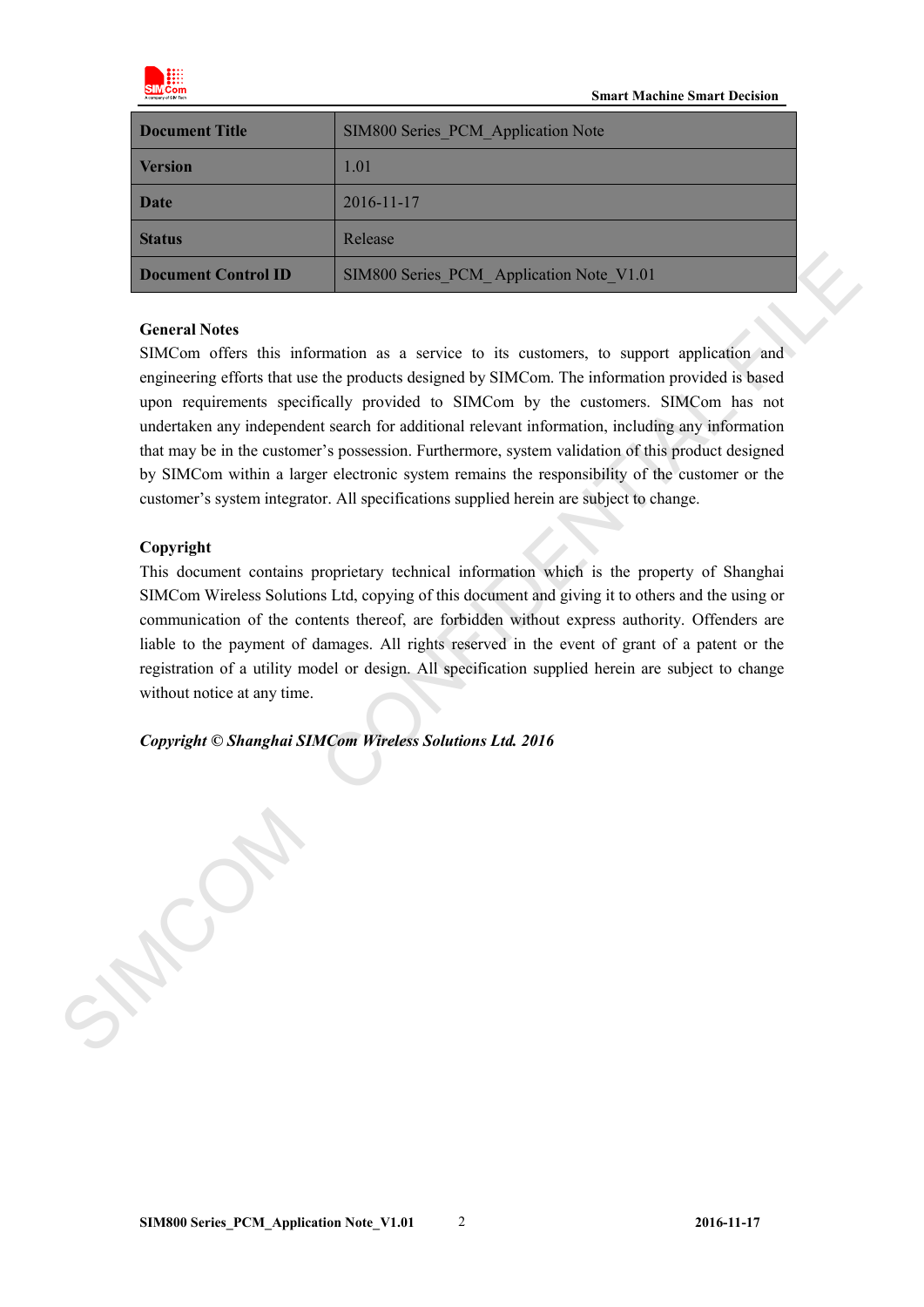

## **Contents**

| 2.3 |  |
|-----|--|
|     |  |
|     |  |
|     |  |
|     |  |
|     |  |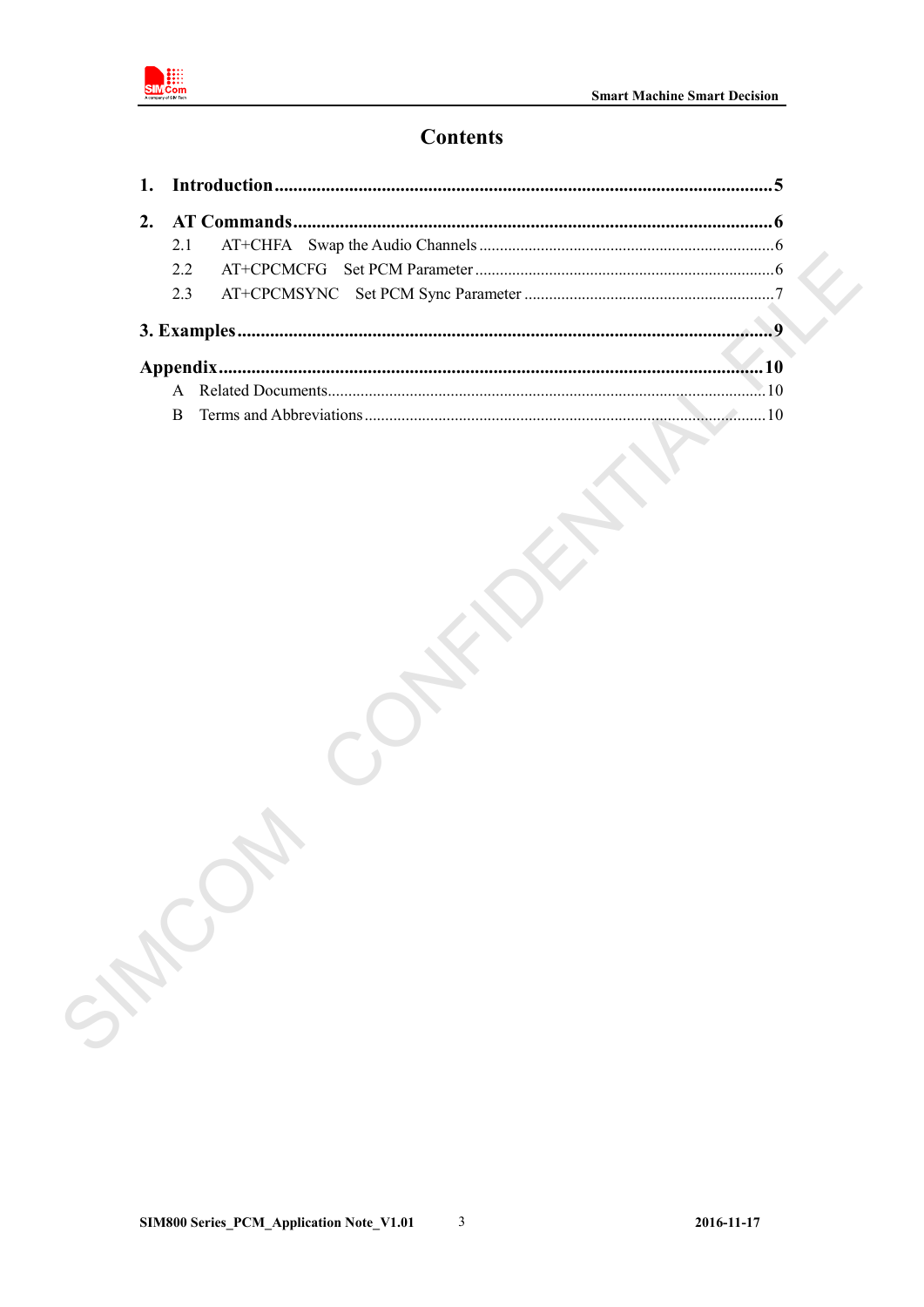

## **Version History**

| Date                  | <b>Version</b> | What is new | <b>Author</b> |
|-----------------------|----------------|-------------|---------------|
| 2013-10-18 1.00       |                | New version | Yong.lu       |
| $2016 - 11 - 17$ 1.01 |                | Scope       | Yong.lu       |

## **Scope**

This document presents the AT command of PCM operation and application examples. This document can apply to SIM800 series modules with PCM function. Scope<br>
This document are apply to SIMS00 series modules with PCM function.<br>
document are apply to SIMS00 series modules with PCM function.<br>
And the Confident of the CM of the CM of the CM of the CM of the CM of the CM of t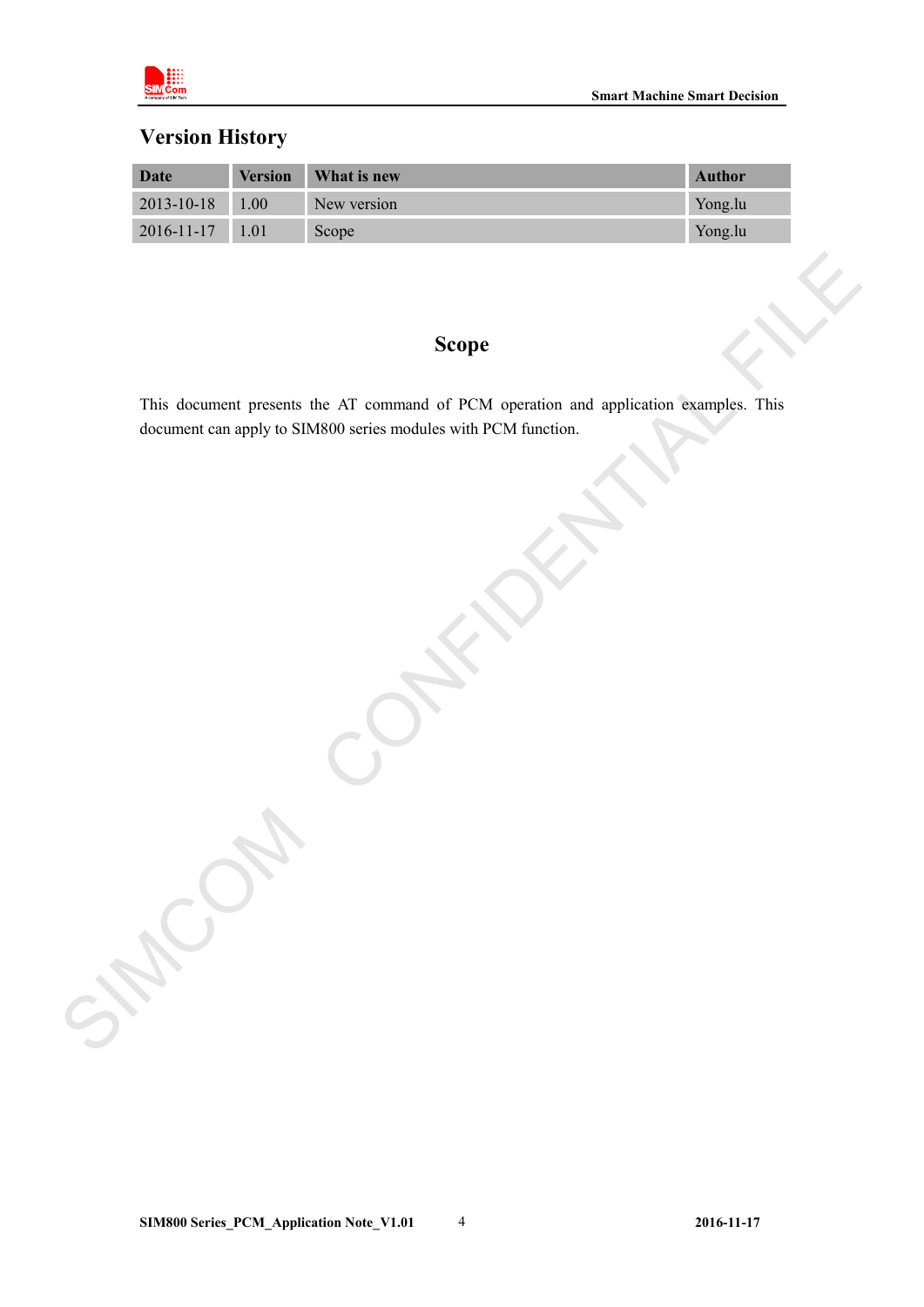

## <span id="page-4-0"></span>**1. Introduction**

This chapter introduces the PCM application features of SIM800 series modules.

**SIM800 Series\_PCM\_Application Note\_V1.01** 5 **2016-11-17** 

SIMCOM CONFIDENTIAL FILE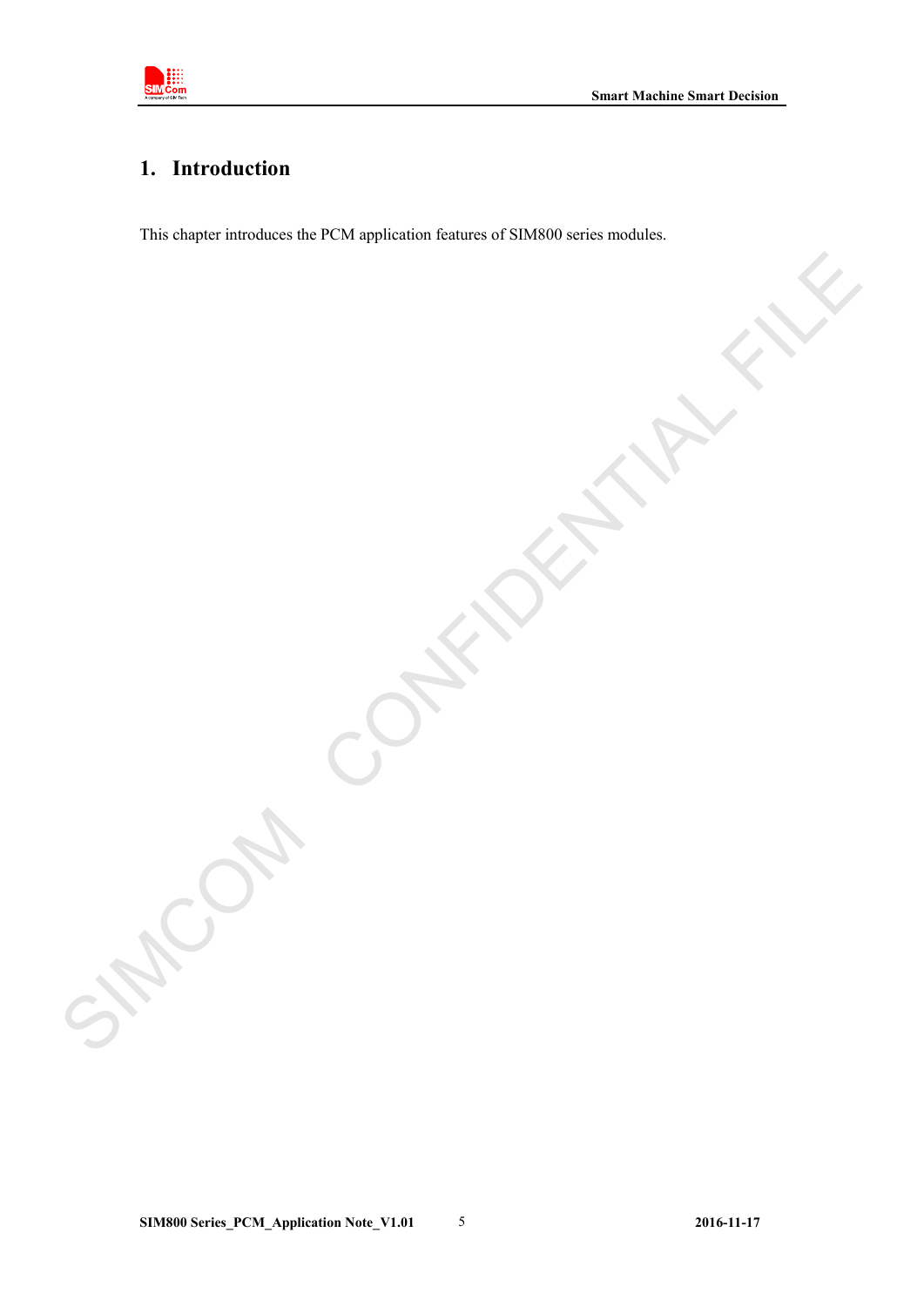

## <span id="page-5-0"></span>**2. AT Commands**

SIM800 series PCM AT command overview.

| <b>Command</b> | <b>Description</b>      |
|----------------|-------------------------|
| $AT+CHFA$      | Swap the audio channels |
| AT+CPCMCFG     | Set PCM parameter       |
| AT+CPCMSYNC    | Set PCM Sync parameter  |

#### <span id="page-5-1"></span>**2.1 AT+CHFA Swap the Audio Channels**

| <b>Command</b>      | <b>Description</b>                                 |
|---------------------|----------------------------------------------------|
| AT+CHFA             | Swap the audio channels                            |
| AT+CPCMCFG          | Set PCM parameter                                  |
| AT+CPCMSYNC         | Set PCM Sync parameter                             |
|                     | 2.1 AT+CHFA Swap the Audio Channels                |
| <b>AT+CHFA</b>      | <b>Swap the Audio Channels</b>                     |
| <b>Test Command</b> | Response                                           |
| $AT+CHFA=?$         | +CHFA: (0=NORMAL AUDIO,                            |
|                     | 1=AUX_AUDIO,2=HANDFREE_AUDIO,3=AUX_HANDFREE_AUDI   |
|                     | $O$ , 4=PCM AUDIO)                                 |
|                     | OK                                                 |
| Read Command        | Response                                           |
| AT+CHFA?            | $+CHFA$ : <n></n>                                  |
|                     | OK                                                 |
|                     | Parameter                                          |
|                     | See Write Command                                  |
| Write Command       | Response                                           |
| $AT+CHFA=n$         | OK                                                 |
|                     | If error is related to ME functionality:           |
|                     | +CME ERROR: <err></err>                            |
|                     | Parameter                                          |
|                     | Main audio channel<br>$\underline{0}$<br>m         |
|                     | Aux audio channel<br>1                             |
|                     | Main audio channel hand free mode<br>2             |
|                     | Aux audio channel hand free mode<br>3              |
|                     | PCM channel<br>$\overline{4}$                      |
| Reference           | Note                                               |
|                     | $\leq$ n> must equal to 4 when using PCM function. |

### **AT+CHFA Swap the Audio Channels**

<span id="page-5-2"></span>**2.2 AT+CPCMCFG Set PCM Parameter AT+CPCMCFG Set PCM Parameter**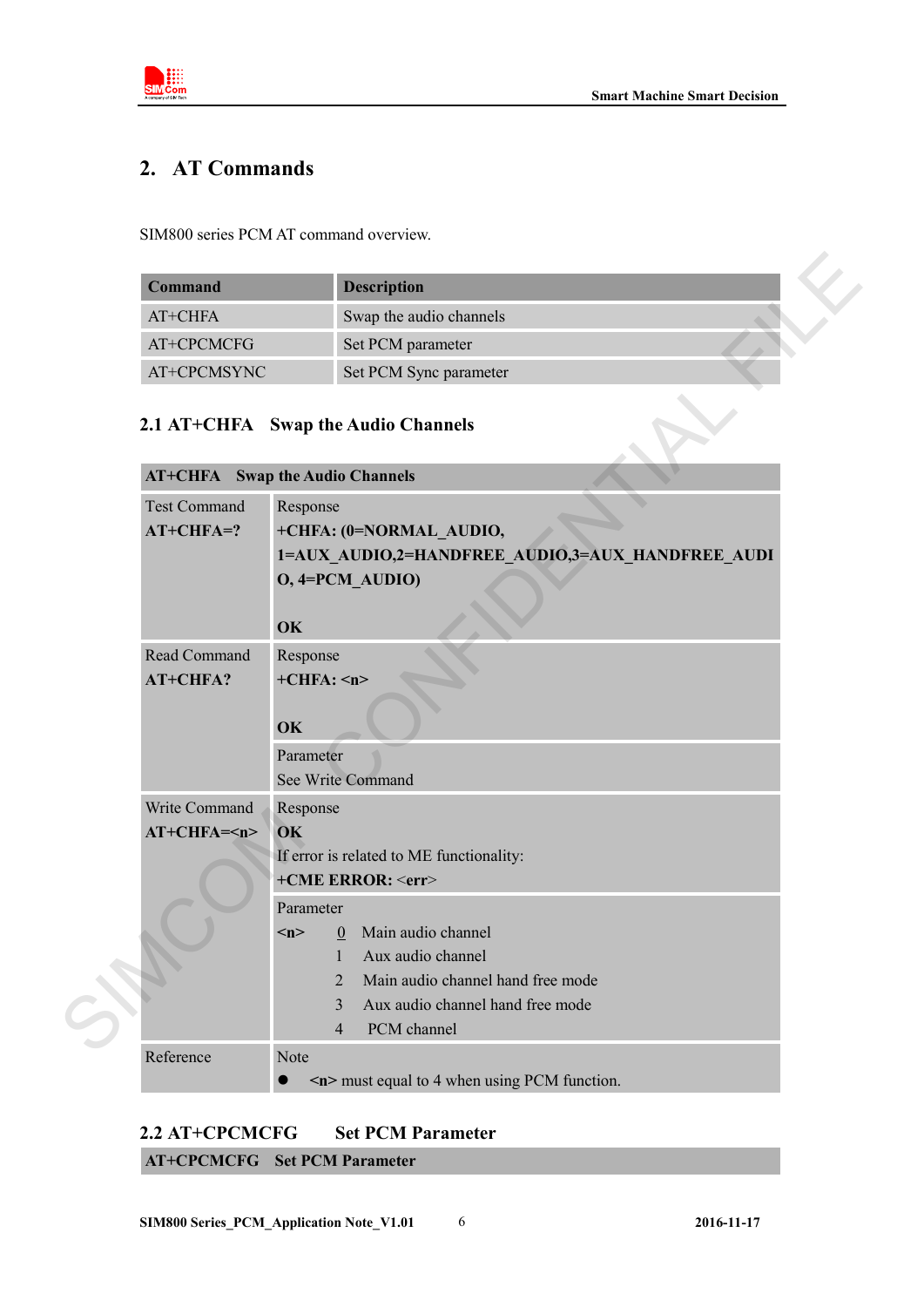

| <b>Test Command</b>                                    | Response                                                        |
|--------------------------------------------------------|-----------------------------------------------------------------|
| <b>AT+CPCMCFG</b><br>$=$ ?                             | $+CPCMCFG: (0-1)$                                               |
|                                                        | OK                                                              |
|                                                        | Parameter                                                       |
|                                                        | See Write Command                                               |
| Read Command                                           | Response                                                        |
| <b>AT+CPCMCFG</b><br>$\ddot{?}$                        | +CPCMCFG: <format></format>                                     |
|                                                        | OK                                                              |
|                                                        | Parameter                                                       |
|                                                        | See Write Command                                               |
| Write Command<br><b>AT+CPCMCFG</b><br>$=\text{format}$ | Response<br>OK<br><b>ERROR</b>                                  |
|                                                        | Parameter                                                       |
|                                                        | <b>MSB</b><br>$<$ format $>$<br>$\mathbf{0}$<br><b>LSB</b><br>1 |
| Reference                                              | Note                                                            |

#### <span id="page-6-0"></span>**2.3 AT+CPCMSYNC Set PCM Sync Parameter**

|                                                           | See write Command                               |
|-----------------------------------------------------------|-------------------------------------------------|
| Read Command                                              | Response                                        |
| <b>AT+CPCMCFG</b>                                         | +CPCMCFG: <format></format>                     |
| $\ddot{\cdot}$                                            |                                                 |
|                                                           | OK                                              |
|                                                           | Parameter                                       |
|                                                           | See Write Command                               |
| Write Command                                             | Response                                        |
| <b>AT+CPCMCFG</b>                                         | OK                                              |
| $=\text{format}$                                          | <b>ERROR</b>                                    |
|                                                           | Parameter                                       |
|                                                           | <b>MSB</b><br>$<$ format $>$<br>$\overline{0}$  |
|                                                           | <b>LSB</b><br>$\mathbf{1}$                      |
| Reference                                                 | Note                                            |
|                                                           |                                                 |
| 2.3 AT+CPCMSYNC                                           | <b>Set PCM Sync Parameter</b>                   |
|                                                           | <b>AT+CPCMSYNC</b> Set PCM Sync Parameter       |
|                                                           |                                                 |
| <b>Test Command</b>                                       | Response                                        |
| <b>AT+CPCMSYN</b>                                         | +CPCMSYNC: $(0-1)$ , $(1-8)$                    |
| $C = ?$                                                   |                                                 |
|                                                           | OK                                              |
|                                                           | Parameter                                       |
|                                                           | See Write Command                               |
| Read Command                                              | Response                                        |
| <b>AT+CPCMSYN</b>                                         | +CPCMSYNC: <sync>, <length></length></sync>     |
| $C$ ?                                                     |                                                 |
|                                                           | OK                                              |
|                                                           | Parameter                                       |
|                                                           | See Write Command                               |
| Write Command                                             | Response                                        |
| <b>AT+CPCMSYN</b>                                         | OK                                              |
| C= <sync>,<lengt error<="" td=""><td></td></lengt></sync> |                                                 |
| h                                                         | Parameter                                       |
|                                                           | $\leq$ sync> $\frac{0}{0}$ PCM short sync       |
|                                                           | PCM long sync<br>$\mathbf{1}$                   |
|                                                           | PCM sync length $(1-8)$<br>$\le$ length $> 1-8$ |
| Reference                                                 | Note                                            |
|                                                           |                                                 |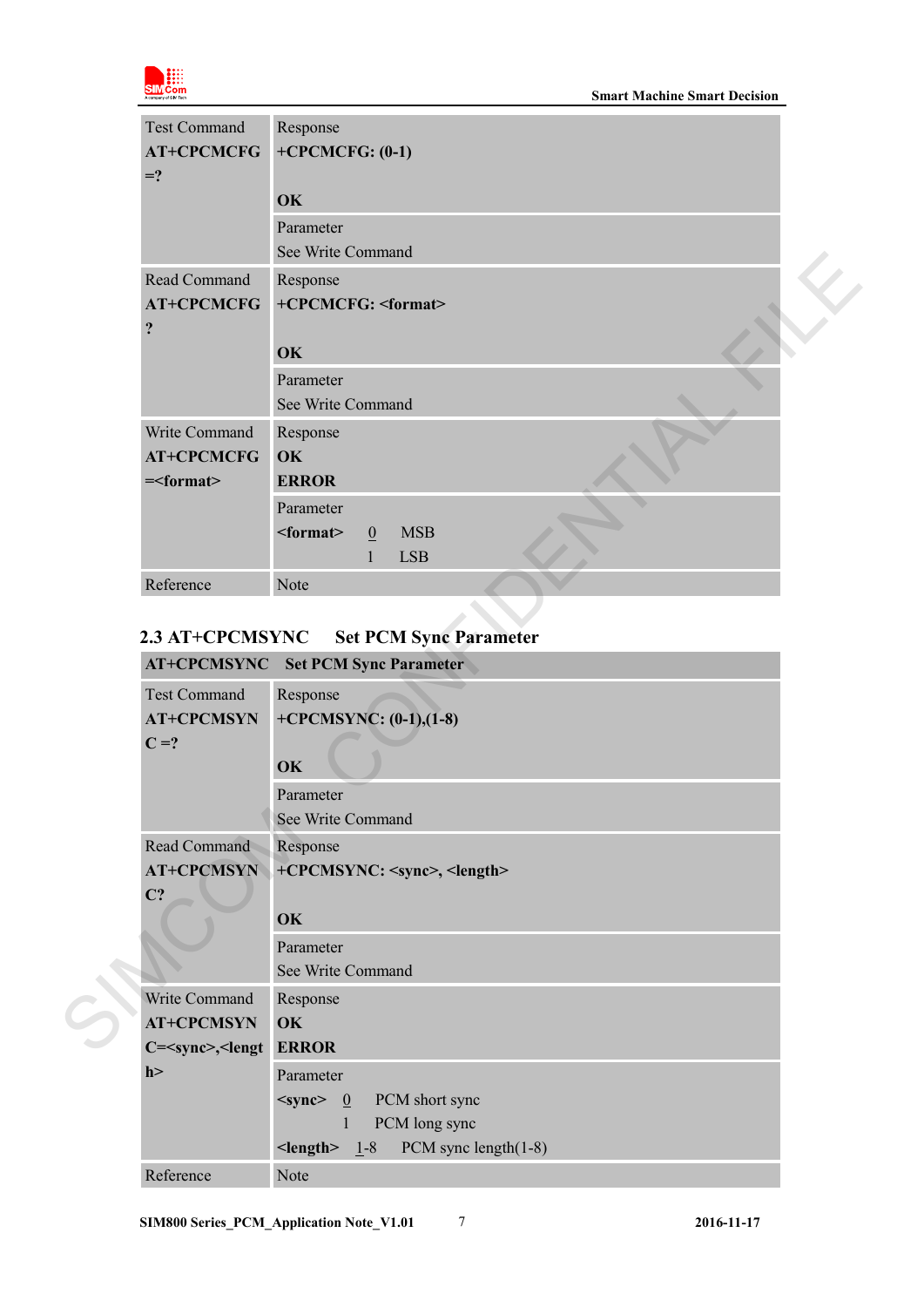

The **<length>** is only supported **1** when PCM sync is short sync.

SIMCOM CONFIDENTIAL FILE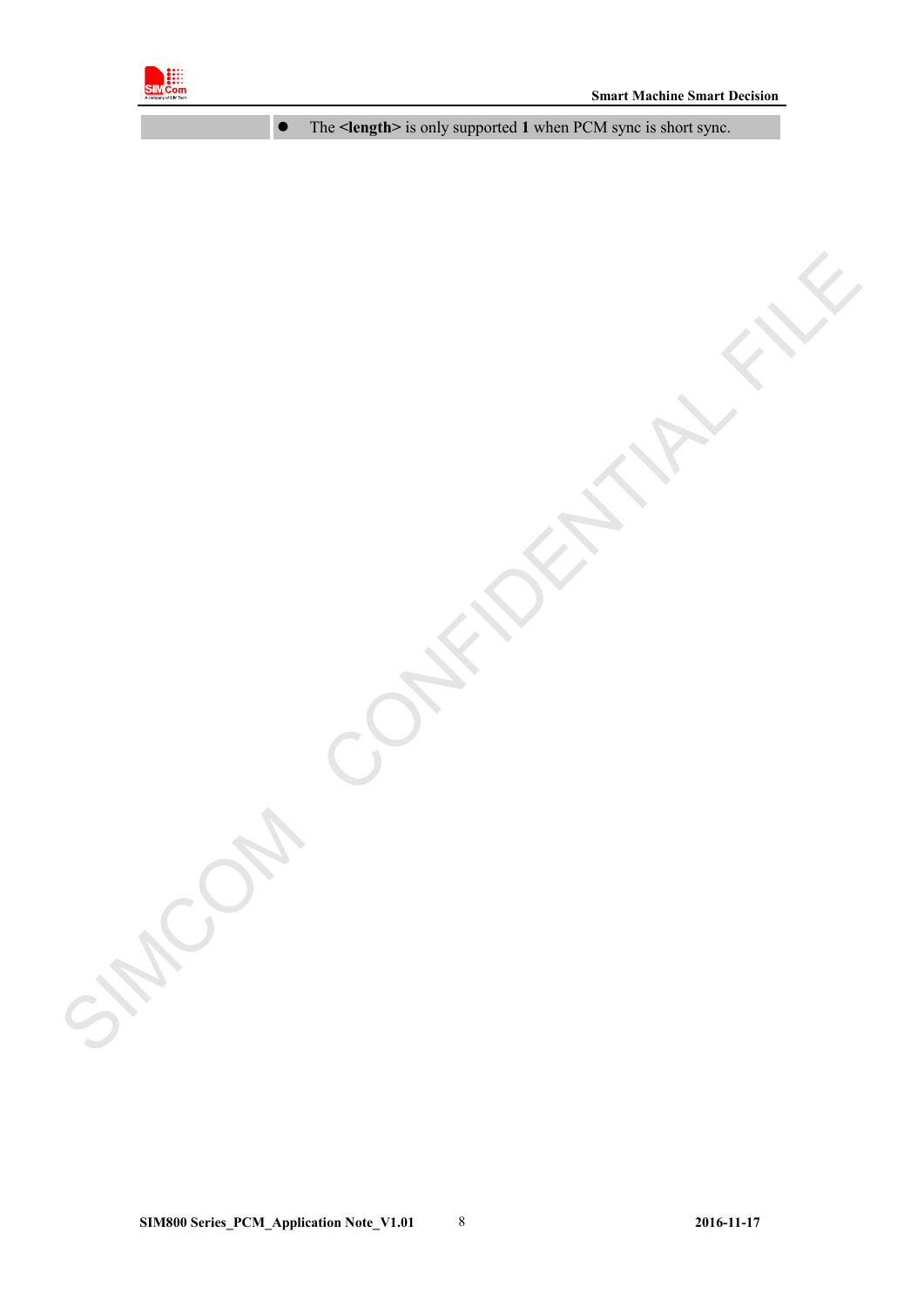

## <span id="page-8-0"></span>**3. Examples**

In the "Grammar" columns of following tables, input of AT commands are in black, module return values are in blue.

| <b>Grammar</b>        | <b>Description</b>                                                        |
|-----------------------|---------------------------------------------------------------------------|
| AT+CPCMCFG=0<br>OK    | Set PCM data format to MSB                                                |
| AT+CPCMSYNC=0,1<br>OK | Set pemsyne signal to short syne, and set syne<br>length to 1             |
| AT+CHFA=4<br>OK       | Swap the audio channels to PCM mode for<br>opening PCM function           |
| $AT+CHFA=0$<br>OK     | Swap the audio channels to main audio channel<br>for closing PCM function |
|                       |                                                                           |
|                       |                                                                           |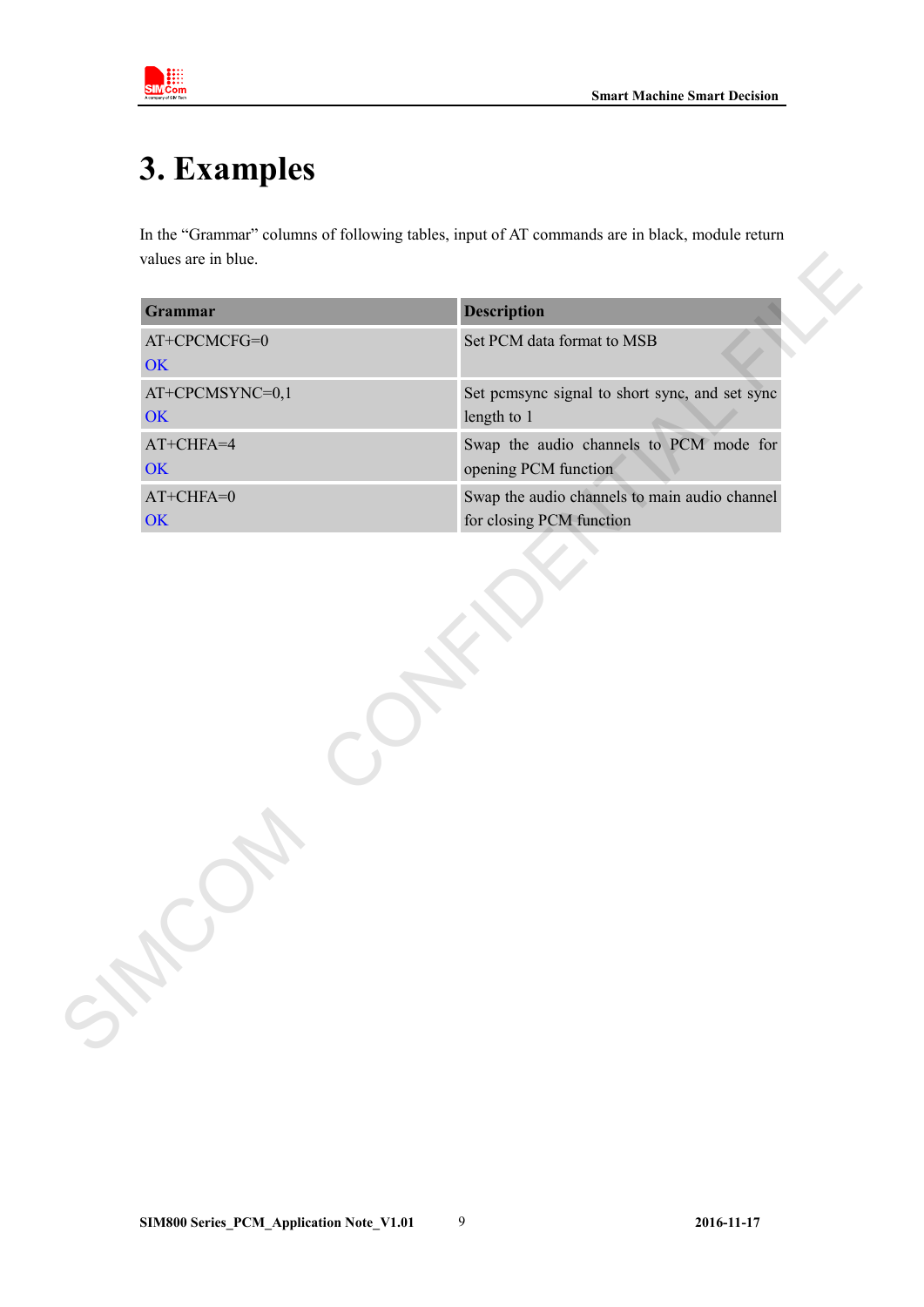

## <span id="page-9-0"></span>**Appendix**

#### <span id="page-9-1"></span>**A Related Documents**

| <b>SN</b> | Document name                   |  |  |
|-----------|---------------------------------|--|--|
|           | SIM800 Series AT Command Manual |  |  |

#### <span id="page-9-2"></span>**B Terms and Abbreviations**

| Abbreviation             | Description                                   |  |
|--------------------------|-----------------------------------------------|--|
| <b>PCM</b><br><b>MSB</b> | Pulse-Code Modulation<br>Most Significant Bit |  |
| LSB                      | Least Significant Bit                         |  |
|                          |                                               |  |
|                          |                                               |  |